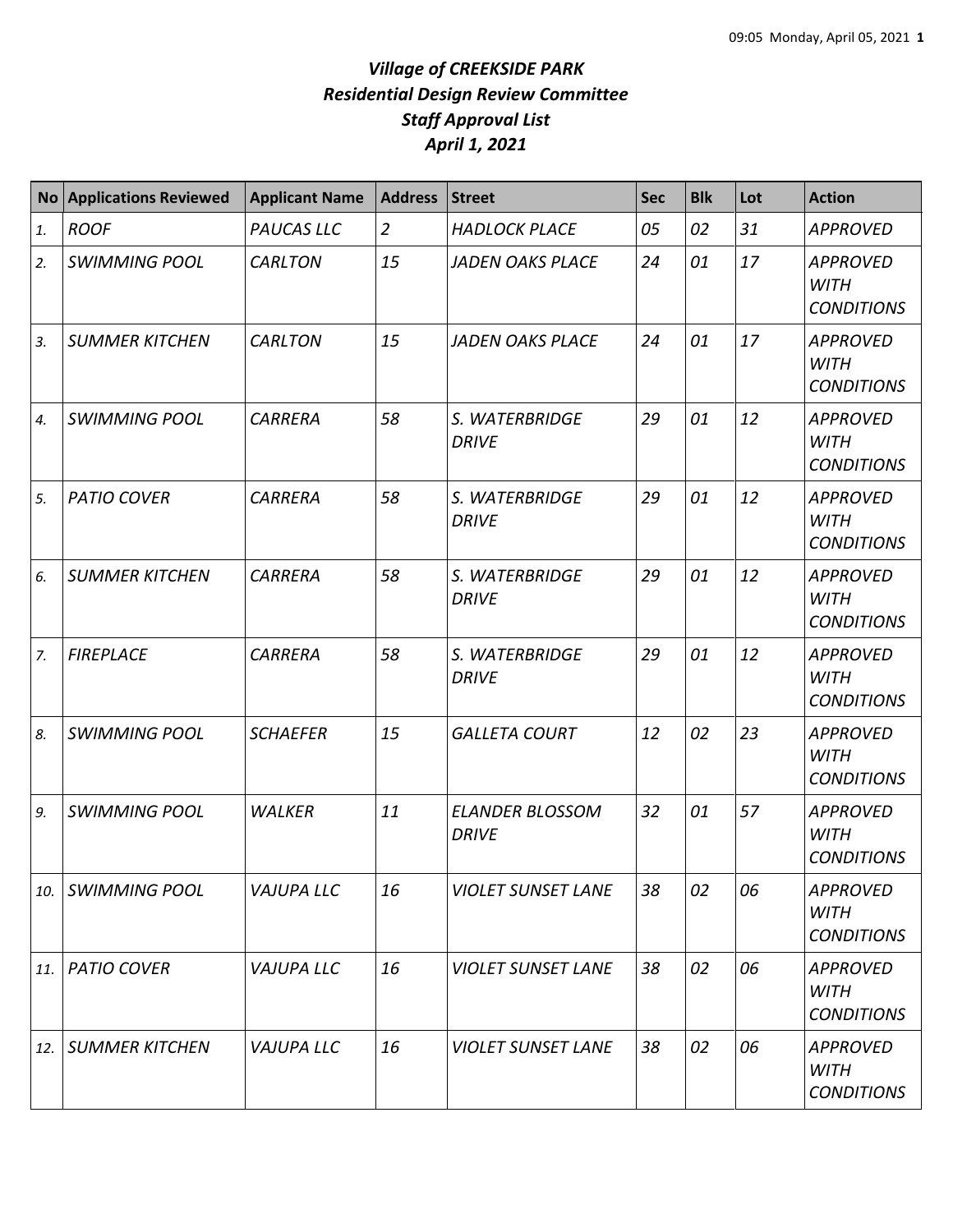| <b>No</b> | <b>Applications Reviewed</b> | <b>Applicant Name</b>              | <b>Address</b> | <b>Street</b>                         | <b>Sec</b> | <b>Blk</b> | Lot | <b>Action</b>                                       |
|-----------|------------------------------|------------------------------------|----------------|---------------------------------------|------------|------------|-----|-----------------------------------------------------|
| 13.       | <b>SWIMMING POOL</b>         | <b>NORWIAN</b><br><b>HOMES LLC</b> | 41             | <b>SNOWDROP LILY DRIVE</b>            | 41         | 01         | 16  | <b>APPROVED</b><br><b>WITH</b><br><b>CONDITIONS</b> |
| 14.       | PERGOLA                      | <b>NORWIAN</b><br><b>HOMES LLC</b> | 41             | <b>SNOWDROP LILY DRIVE</b>            | 41         | 01         | 16  | <b>APPROVED</b><br><b>WITH</b><br><b>CONDITIONS</b> |
| 15.       | <b>SUMMER KITCHEN</b>        | <b>NORWIAN</b><br><b>HOMES LLC</b> | 41             | <b>SNOWDROP LILY DRIVE</b>            | 41         | 01         | 16  | <b>APPROVED</b><br><b>WITH</b><br><b>CONDITIONS</b> |
| 16.       | PERGOLA                      | LAM                                | 26             | <b>WANING MOON DRIVE</b>              | 30         | 01         | 04  | <b>APPROVED</b><br><b>WITH</b><br><b>CONDITIONS</b> |
| 17.       | <b>SUMMER KITCHEN</b>        | LAM                                | 26             | <b>WANING MOON DRIVE</b>              | 30         | 01         | 04  | <b>APPROVED</b><br><b>WITH</b><br><b>CONDITIONS</b> |
| 18.       | <b>PAVING</b>                | LAM                                | 26             | <b>WANING MOON DRIVE</b>              | 30         | 01         | 04  | <b>APPROVED</b>                                     |
| 19.       | <b>SWIMMING POOL</b>         | <b>KUBALIK</b>                     | 82             | <b>GILDWOOD PLACE</b>                 | 13         | 02         | 09  | <b>APPROVED</b><br><b>WITH</b><br><b>CONDITIONS</b> |
| 20.       | <b>SUMMER KITCHEN</b>        | <b>KUBALIK</b>                     | 82             | <b>GILDWOOD PLACE</b>                 | 13         | 02         | 09  | <b>APPROVED</b><br><b>WITH</b><br><b>CONDITIONS</b> |
| 21.       | <b>FIREPIT</b>               | <b>KUBALIK</b>                     | 82             | <b>GILDWOOD PLACE</b>                 | 13         | 02         | 09  | <b>APPROVED</b><br><b>WITH</b><br><b>CONDITIONS</b> |
| 22.       | <b>BENCH</b>                 | <b>KUBALIK</b>                     | 82             | <b>GILDWOOD PLACE</b>                 | 13         | 02         | 09  | <b>APPROVED</b>                                     |
| 23.       | <b>DRIVEWAY WIDENING</b>     | KUBALIK                            | 82             | <b>GILDWOOD PLACE</b>                 | 13         | 02         | 09  | <b>APPROVED</b><br><b>WITH</b><br><b>CONDITIONS</b> |
| 24.       | <b>GENERATOR</b>             | <b>CANNAN</b>                      | 63             | S. SAGE SPARROW<br><b>CIRCLE</b>      | 11         | 03         | 20  | <b>APPROVED</b><br><b>WITH</b><br><b>CONDITIONS</b> |
| 25.       | <b>SWIMMING POOL</b>         | <b>BULOX</b>                       | 39             | <b>WINTER THICKET</b><br><b>PLACE</b> | 28         | 01         | 24  | <b>APPROVED</b><br><b>WITH</b><br><b>CONDITIONS</b> |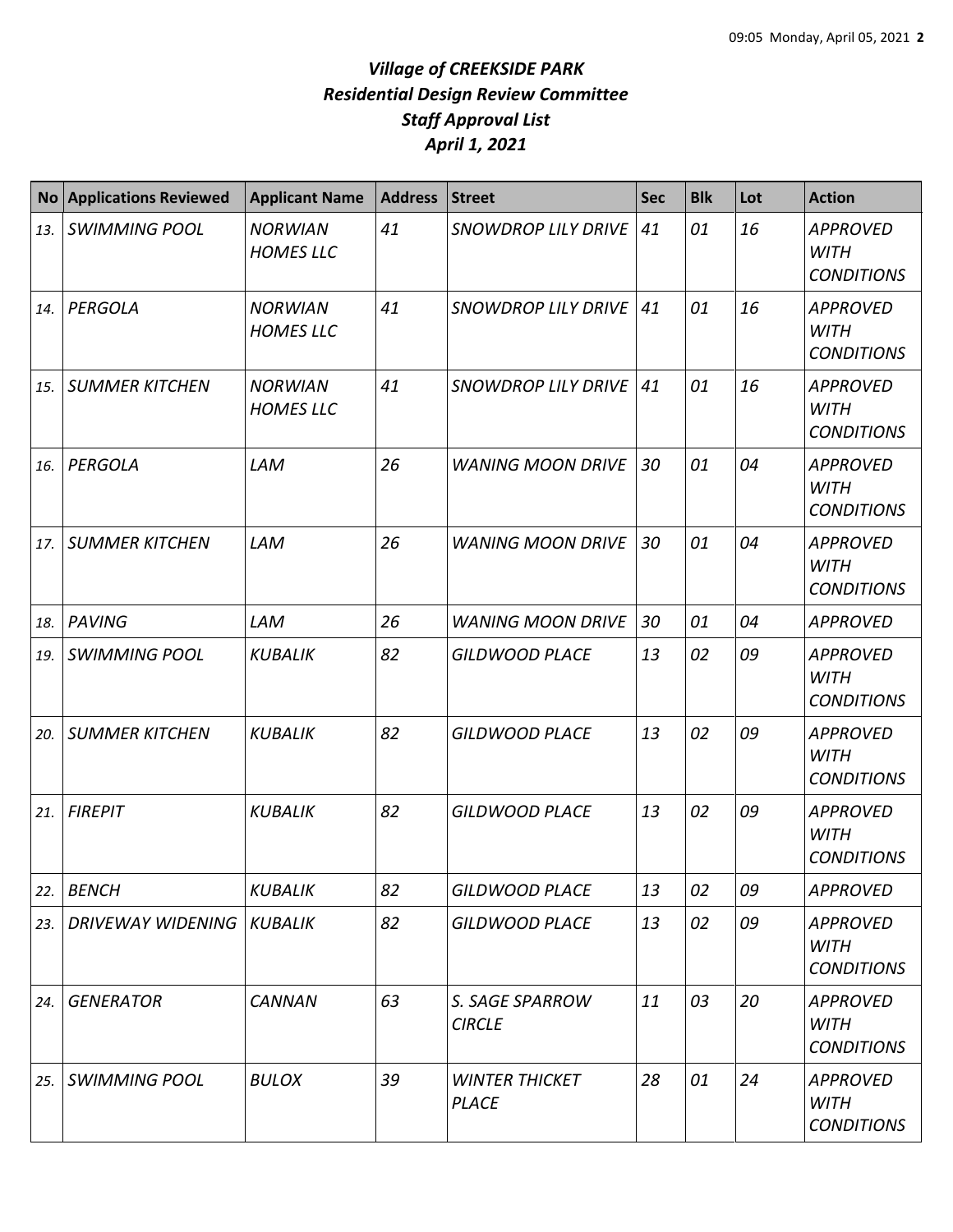| <b>No</b> | <b>Applications Reviewed</b>       | <b>Applicant Name</b> | <b>Address</b> | <b>Street</b>                         | <b>Sec</b> | <b>Blk</b> | Lot | <b>Action</b>                                       |
|-----------|------------------------------------|-----------------------|----------------|---------------------------------------|------------|------------|-----|-----------------------------------------------------|
| 26.       | <b>POOL BATH</b>                   | <b>BULOX</b>          | 39             | <b>WINTER THICKET</b><br><b>PLACE</b> | 28         | 01         | 24  | <b>APPROVED</b><br><b>WITH</b><br><b>CONDITIONS</b> |
| 27.       | <b>HOME</b><br><b>CONSTRUCTION</b> | GUL                   | 79             | <b>GILDWOOD PLACE</b>                 | 13         | 01         | 31  | <b>APPROVED</b><br><b>WITH</b><br><b>CONDITIONS</b> |
| 28.       | <b>PATIO COVER</b>                 | <b>GOMEZ</b>          | 90             | <b>BUCK TRAIL PLACE</b>               | 04         | 03         | 61  | <b>APPROVED</b><br><b>WITH</b><br><b>CONDITIONS</b> |
| 29.       | <b>PATIO</b>                       | <b>GOMEZ</b>          | 90             | <b>BUCK TRAIL PLACE</b>               | 04         | 03         | 61  | <b>APPROVED</b>                                     |
| 30.       | <b>COLOR</b>                       | <b>ABBOTT</b>         | 135            | W. ARBOR CAMP<br><b>CIRCLE</b>        | 04         | 01         | 69  | <b>APPROVED</b>                                     |
| 31.       | <b>HOME</b><br><b>CONSTRUCTION</b> | <b>BARNES</b>         | $\overline{2}$ | <b>KITTATINNY PLACE</b>               | 03         | 04         | 08  | <b>APPROVED</b><br><b>WITH</b><br><b>CONDITIONS</b> |
| 32.       | <b>FENCE STAIN</b>                 | <b>MEARES</b>         | 51             | N. SWANWICK PLACE                     | 03         | 01         | 06  | <b>APPROVED</b>                                     |
| 33.       | <b>COLOR</b>                       | <b>BRUCE</b>          | 10             | <b>FURY RANCH PLACE</b>               | 24         | 01         | 55  | <b>APPROVED</b>                                     |
| 34.       | <b>LIGHTING</b>                    | PATEL                 | 11             | <b>PEBBLE POCKET COURT</b>            | 21         | 03         | 10  | <b>APPROVED</b><br><b>WITH</b><br><b>CONDITIONS</b> |
| 35.       | <b>PATIO COVER</b>                 | <b>RUTISHAUSER</b>    | 71             | <b>BEACONS LIGHT PLACE</b>            | 19         | 01         | 15  | <b>APPROVED</b><br><b>WITH</b><br><b>CONDITIONS</b> |
| 36.       | <b>PAVING</b>                      | <b>RUTISHAUSER</b>    | 71             | <b>BEACONS LIGHT PLACE</b>            | 19         | 01         | 15  | <b>APPROVED</b>                                     |
| 37.       | <b>SUMMER KITCHEN</b>              | <b>RUTISHAUSER</b>    | 71             | <b>BEACONS LIGHT PLACE</b>            | 19         | 01         | 15  | <b>APPROVED</b><br><b>WITH</b><br><b>CONDITIONS</b> |
| 38.       | <b>FIREPLACE</b>                   | <b>RUTISHAUSER</b>    | 71             | <b>BEACONS LIGHT PLACE</b>            | 19         | 01         | 15  | <b>APPROVED</b><br><b>WITH</b><br><b>CONDITIONS</b> |
| 39.       | PERGOLA                            | KALDAU                | 18             | <b>GULL ROCK PLACE</b>                | 05         | 02         | 45  | <b>APPROVED</b><br><b>WITH</b><br><b>CONDITIONS</b> |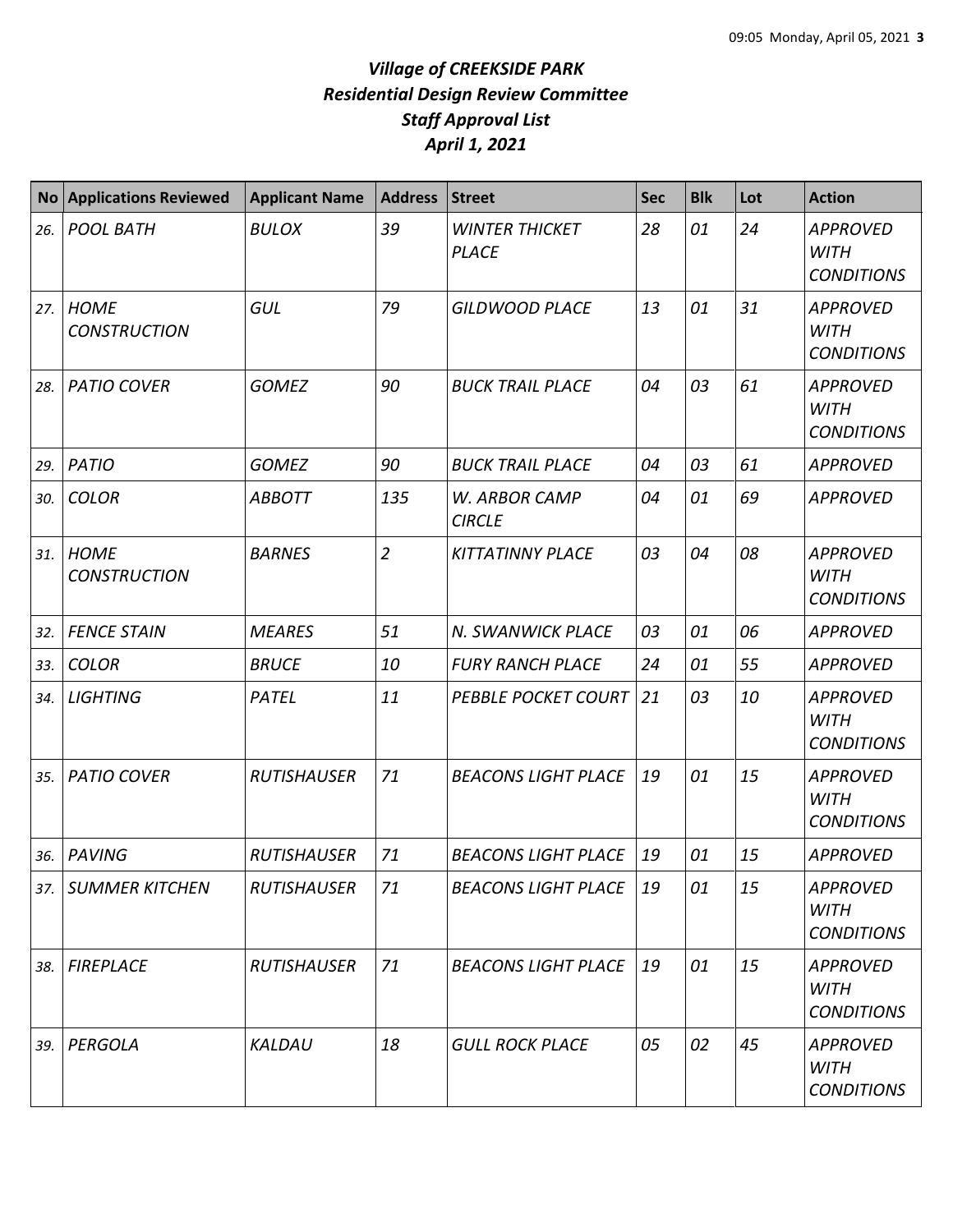| <b>No</b> | <b>Applications Reviewed</b> | <b>Applicant Name</b> | <b>Address</b> | <b>Street</b>                          | <b>Sec</b> | <b>Blk</b> | Lot | <b>Action</b>                                       |
|-----------|------------------------------|-----------------------|----------------|----------------------------------------|------------|------------|-----|-----------------------------------------------------|
| 40.       | <b>PATIO COVER</b>           | <b>MIXON</b>          | 22             | S. PINTO POINT CIRCLE                  | 12         | 01         | 11  | <b>APPROVED</b><br><b>WITH</b><br><b>CONDITONS</b>  |
| 41.       | PERGOLA                      | <b>GREGORY</b>        | $\overline{2}$ | <b>WOODED OVERLOOK</b><br><b>DRIVE</b> | 19         | 01         | 10  | <b>APPROVED</b><br><b>WITH</b><br><b>CONDITIONS</b> |
| 42.       | <b>DETACHED BUILDING</b>     | <b>HANRAHAN</b>       | 126            | <b>WOOD DRAKE PLACE</b>                | 04         | 01         | 38  | <b>APPROVED</b><br><b>WITH</b><br><b>CONDITIONS</b> |
| 43.       | <b>GENERATOR</b>             | <b>MALINOSKI</b>      | 11             | S. SWANWICK PLACE                      | 03         | 02         | 15  | <b>APPROVED</b><br><b>WITH</b><br><b>CONDITIONS</b> |
| 44.       | <b>SWIMMING POOL</b>         | <b>CUELLAR</b>        | 87             | <b>FINN CORNER WAY</b>                 | 36         | 02         | 06  | <b>APPROVED</b><br><b>WITH</b><br><b>CONDITIONS</b> |
| 45.       | PERGOLA                      | <b>CUELLAR</b>        | 87             | <b>FINN CORNER WAY</b>                 | 36         | 02         | 06  | <b>APPROVED</b><br><b>WITH</b><br><b>CONDITIONS</b> |
| 46.       | <b>SWIMMING POOL</b>         | <b>CAPISTRAN</b>      | 62             | <b>BOTANICAL VISTA</b><br><b>DRIVE</b> | 32         | 01         | 13  | <b>APPROVED</b><br><b>WITH</b><br><b>CONDITIONS</b> |
| 47.       | <b>PATIO COVER</b>           | <b>CAPISTRAN</b>      | 62             | <b>BOTANICAL VISTA</b><br><b>DRIVE</b> | 32         | 01         | 13  | <b>APPROVED</b><br><b>WITH</b><br><b>CONDITIONS</b> |
| 48.       | <b>PATIO</b>                 | <b>CAPISTRAN</b>      | 62             | <b>BOTANICAL VISTA</b><br><b>DRIVE</b> | 32         | 01         | 13  | <b>APPROVED</b>                                     |
| 49.       | <b>ARTIFICIAL TURF</b>       | <b>CAPISTRAN</b>      | 62             | <b>BOTANICAL VISTA</b><br><b>DRIVE</b> | 32         | 01         | 13  | <b>APPROVED</b><br><b>WITH</b><br><b>CONDITIONS</b> |
| 50.       | <b>FENCE</b>                 | <b>IBRAHIM</b>        | 174            | <b>S. BAUER POINT CIRCLE</b>           | 06         | 01         | 69  | <b>APPROVED</b><br><b>WITH</b><br><b>CONDITIONS</b> |
| 51.       | <b>GENERATOR</b>             | <b>KOVICH</b>         | 126            | <b>CURRYDALE WAY</b>                   | 10         | 02         | 06  | <b>APPROVED</b><br><b>WITH</b><br><b>CONDITIONS</b> |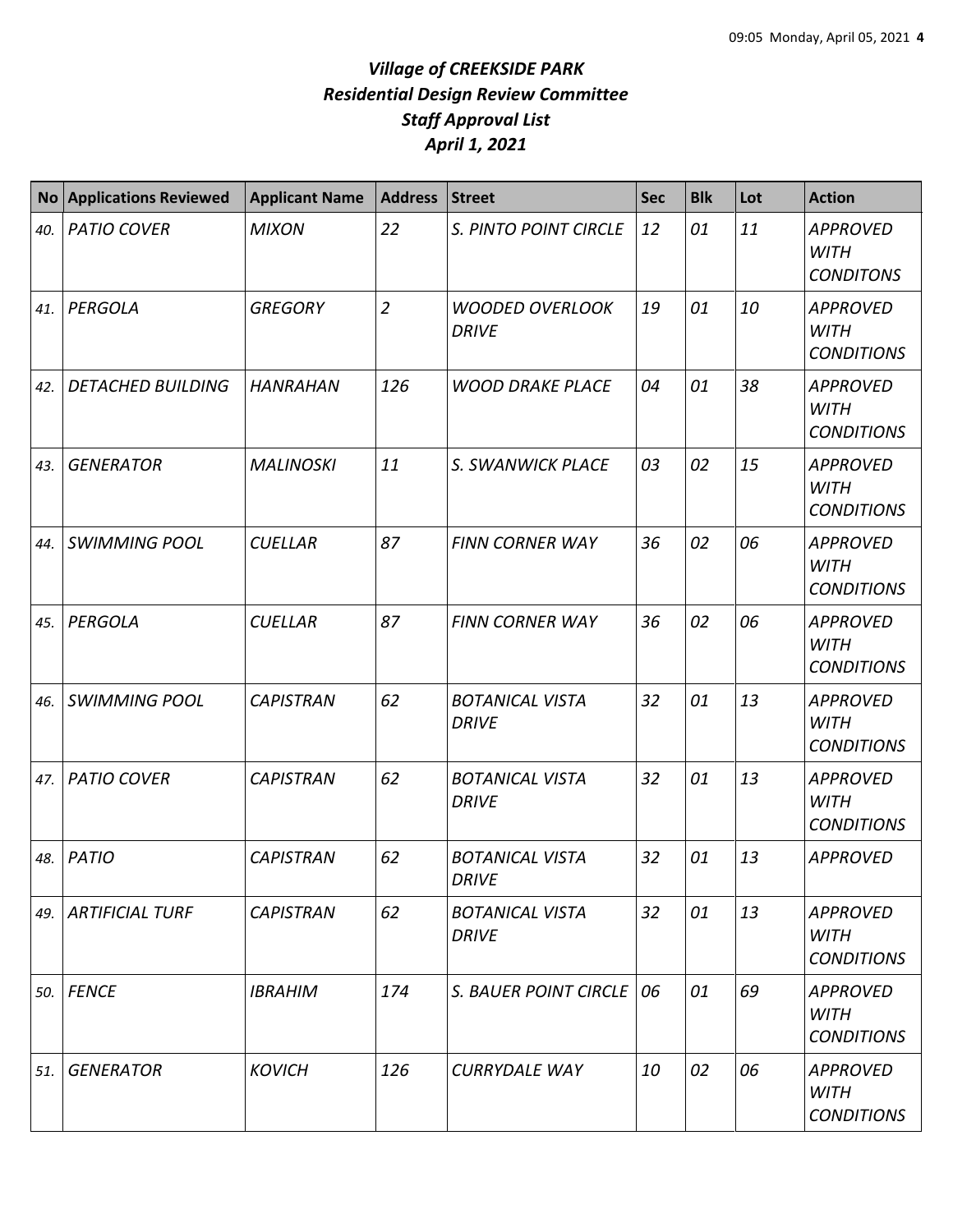| <b>No</b> | <b>Applications Reviewed</b> | <b>Applicant Name</b> | <b>Address</b> | <b>Street</b>                          | <b>Sec</b> | <b>Blk</b> | Lot | <b>Action</b>                                       |
|-----------|------------------------------|-----------------------|----------------|----------------------------------------|------------|------------|-----|-----------------------------------------------------|
| 52.       | <b>SWIMMING POOL</b>         | <b>RAPOSO</b>         | 86             | <b>BOTANICAL VISTA</b><br><b>DRIVE</b> | 32         | 01         | 07  | <b>APPROVED</b><br><b>WITH</b><br><b>CONDITIONS</b> |
| 53.       | <b>SUMMER KITCHEN</b>        | <b>PARVINO</b>        | $\overline{2}$ | <b>CLEMENTS SQUARE</b><br><b>PLACE</b> | 33         | 08         | 01  | <b>APPROVED</b><br><b>WITH</b><br><b>CONDITIONS</b> |
| 54.       | <b>ARTIFICIAL TURF</b>       | <b>ILIINA</b>         | $\overline{2}$ | <b>LITTLE FALLS PLACE</b>              | 05         | 01         | 36  | <b>APPROVED</b><br><b>WITH</b><br><b>CONDITIONS</b> |
| 55.       | <b>SUMMER KITCHEN</b>        | <b>OLEA</b>           | 95             | PERENNIAL CANYON<br><b>DRIVE</b>       | 39         | 01         | 09  | <b>APPROVED</b><br><b>WITH</b><br><b>CONDITIONS</b> |
| 56.       | <b>GENERATOR</b>             | <b>GAUNY</b>          | 11             | <b>TWIG CORNER COURT</b>               | 22         | 02         | 40  | <b>APPROVED</b><br><b>WITH</b><br><b>CONDITIONS</b> |
| 57.       | <b>GENERATOR</b>             | <b>AYMOND</b>         | 10             | <b>SILVER ARROW COURT</b>              | 14         | 03         | 10  | <b>APPROVED</b><br><b>WITH</b><br><b>CONDITIONS</b> |
| 58.       | <b>GENERATOR</b>             | <b>CANTRALL</b>       | 63             | N. CURLY WILLOW<br><b>CIRCLE</b>       | 15         | 02         | 13  | <b>APPROVED</b><br><b>WITH</b><br><b>CONDITIONS</b> |
| 59.       | <b>FENCE STAIN</b>           | <b>SMITH</b>          | 38             | N. WHISTLING SWAN<br><b>PLACE</b>      | 21         | 02         | 29  | <b>APPROVED</b>                                     |
| 60.       | <b>PLAY STRUCTURE</b>        | <b>RUIZ</b>           | 57             | <b>SEASONAL CREST</b><br><b>CIRCLE</b> | 38         | 01         | 23  | <b>APPROVED</b>                                     |
| 61.       | FENCE                        | <b>RUIZ</b>           | 57             | <b>SEASONAL CREST</b><br><b>CIRCLE</b> | 38         | 01         | 23  | <b>APPROVED</b>                                     |
| 62.       | <b>PLAY STRUCTURE</b>        | <b>RIVIELLO</b>       | 78             | <b>WOOD DRAKE PLACE</b>                | 04         | 01         | 50  | <b>APPROVED</b><br><b>WITH</b><br><b>CONDITIONS</b> |
| 63.       | <b>TREE REMOVAL</b>          | <b>PETERSON</b>       | 115            | N. THATCHER BEND<br><b>CIRCLE</b>      | 34         | 01         | 30  | <b>APPROVED</b><br><b>WITH</b><br><b>CONDITIONS</b> |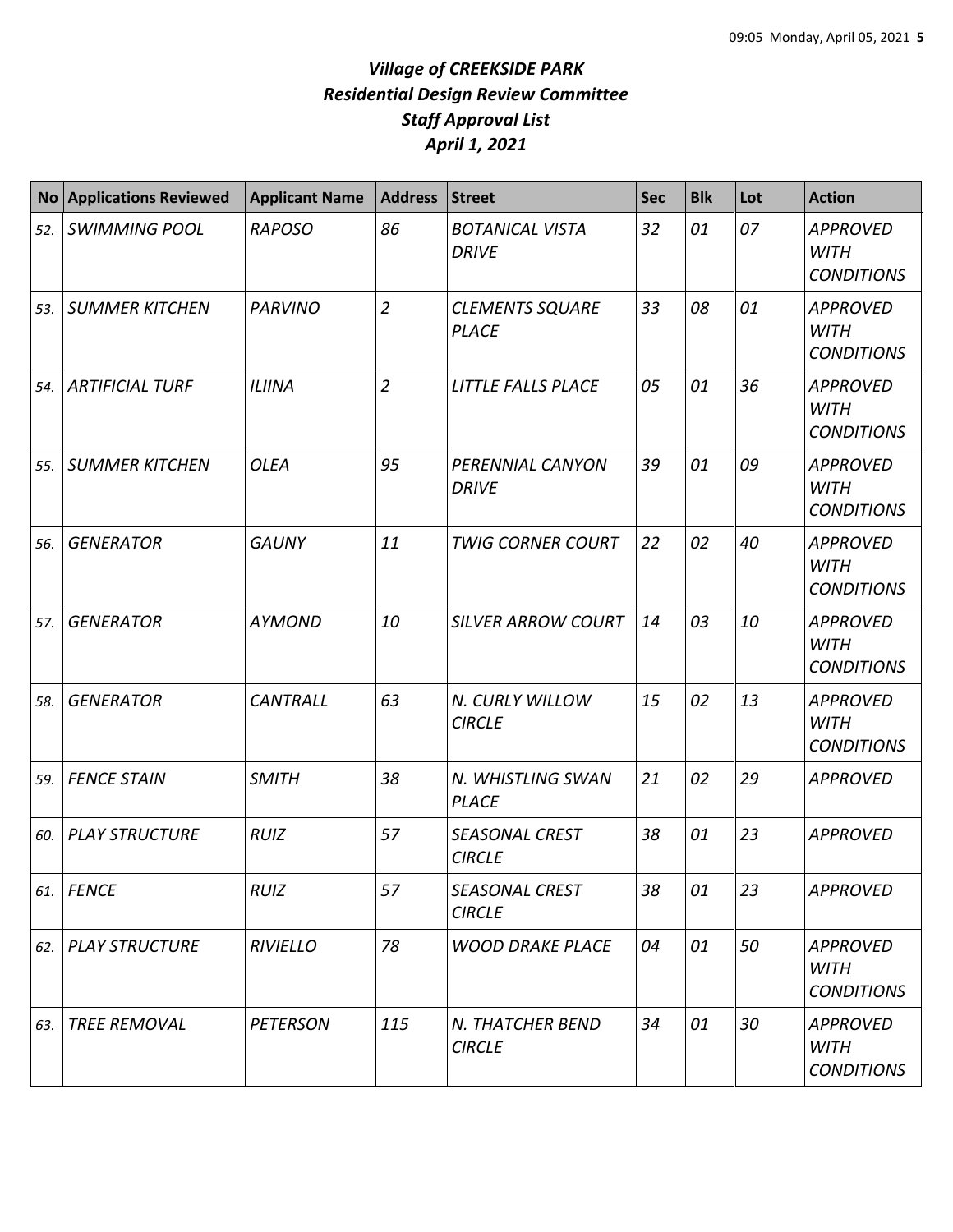| <b>No</b> | <b>Applications Reviewed</b> | <b>Applicant Name</b> | <b>Address</b> | <b>Street</b>                  | <b>Sec</b> | <b>Blk</b> | Lot | <b>Action</b>                                       |
|-----------|------------------------------|-----------------------|----------------|--------------------------------|------------|------------|-----|-----------------------------------------------------|
| 64.       | <b>SWIMMING POOL</b>         | <b>STATEN</b>         | 207            | ROCKWELL PARK BLVD             | 33         | 09         | 02  | <b>APPROVED</b><br><b>WITH</b><br><b>CONDITIONS</b> |
| 65.       | <b>SUMMER KITCHEN</b>        | <b>STATEN</b>         | 207            | ROCKWELL PARK BLVD             | 33         | 09         | 02  | <b>APPROVED</b><br><b>WITH</b><br><b>CONDITIONS</b> |
| 66.       | <b>FENCE</b>                 | <b>MOUNTFORT</b>      | $\overline{3}$ | <b>BLACK SPRUCE COURT</b>      | 18         | 01         | 83  | <b>APPROVED</b><br><b>WITH</b><br><b>CONDITIONS</b> |
| 67.       | <b>GENERATOR</b>             | <b>CORWIN</b>         | 51             | <b>LITTLE FALLS PLACE</b>      | 05         | 01         | 47  | <b>APPROVED</b><br><b>WITH</b><br><b>CONDITIONS</b> |
| 68.       | <b>GENERATOR</b>             | <b>BARNWELL</b>       | 23             | LITTLE FALLS PLACE             | 05         | 01         | 40  | <b>APPROVED</b><br><b>WITH</b><br><b>CONDITIONS</b> |
| 69.       | <b>GENERATOR</b>             | <b>WANG</b>           | 131            | <b>GILDWOOD PLACE</b>          | 13         | 01         | 06  | <b>APPROVED</b><br><b>WITH</b><br><b>CONDITIONS</b> |
| 70.       | <b>SWIMMING POOL</b>         | <b>BECKCOM</b>        | 22             | <b>SPRING BASKET TRAIL</b>     | 07         | 04         | 03  | <b>APPROVED</b><br><b>WITH</b><br><b>CONDITIONS</b> |
| 71.       | <b>TREE REMOVAL</b>          | <b>DANA</b>           | 57             | S. WATERBRIDGE<br><b>DRIVE</b> | 29         | 02         | 09  | <b>APPROVED</b>                                     |
| 72.       | <b>SWIMMING POOL</b>         | CASTLEMAN             | 43             | <b>WYATT OAKS DRIVE</b>        | 22         | 03         | 13  | <b>APPROVED</b><br><b>WITH</b><br><b>CONDITIONS</b> |
| 73.       | <b>GENERATOR</b>             | <b>BRIDGE</b>         | 63             | <b>DRIFTDALE PLACE</b>         | 04         | 01         | 33  | <b>APPROVED</b><br>WITH<br><b>CONDITIONS</b>        |
| 74.       | <b>SWIMMING POOL</b>         | <b>KITE</b>           | 85             | S. WATERBRIDGE<br><b>DRIVE</b> | 29         | 02         | 02  | <b>APPROVED</b><br><b>WITH</b><br><b>CONDITIONS</b> |
| 75.       | <b>FIREPIT</b>               | <b>KITE</b>           | 85             | S. WATERBRIDGE<br><b>DRIVE</b> | 29         | 02         | 02  | <b>APPROVED</b><br><b>WITH</b><br><b>CONDITIONS</b> |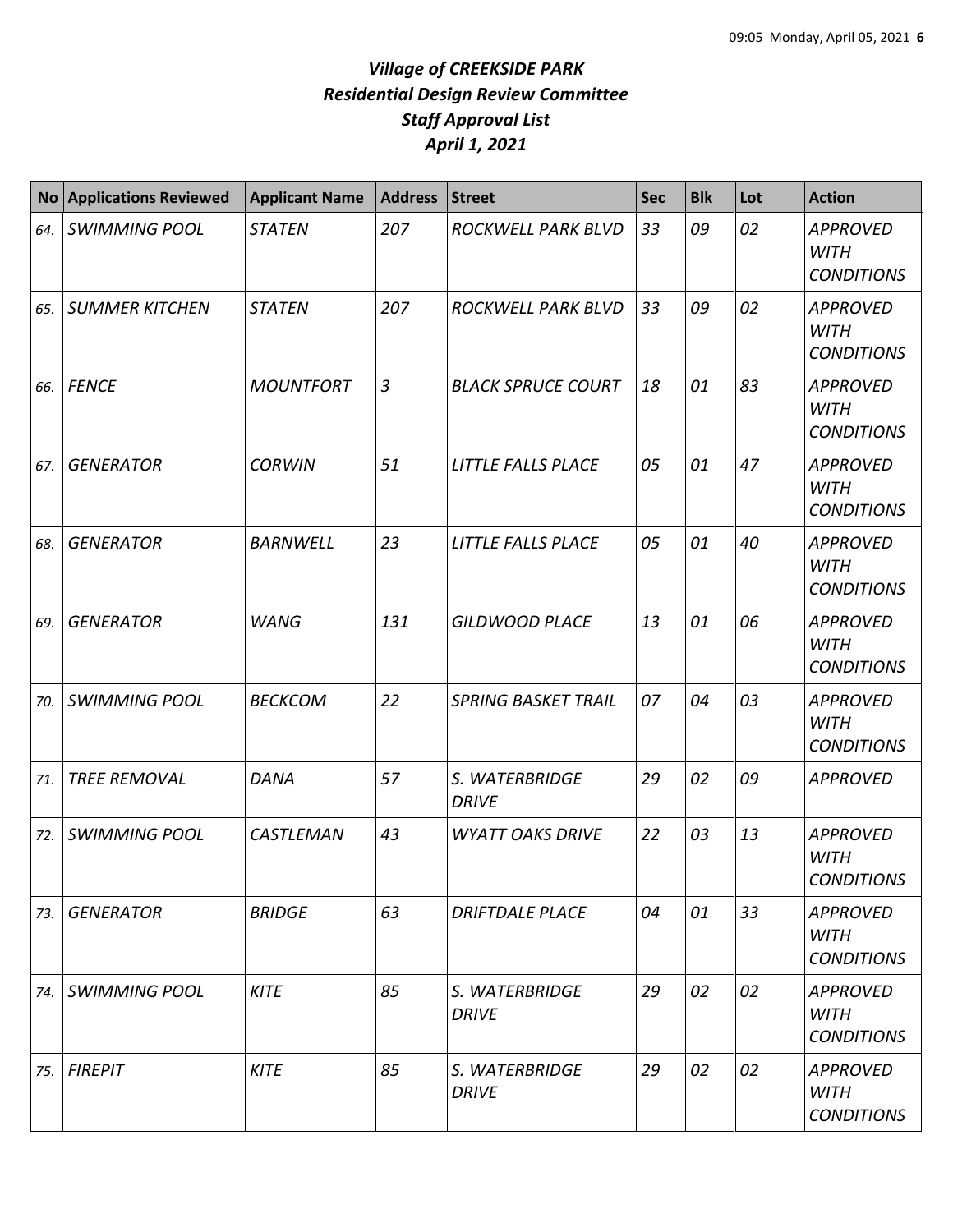| <b>No</b> | <b>Applications Reviewed</b> | <b>Applicant Name</b> | <b>Address</b> | <b>Street</b>                          | Sec | <b>Blk</b> | Lot | <b>Action</b>                                       |
|-----------|------------------------------|-----------------------|----------------|----------------------------------------|-----|------------|-----|-----------------------------------------------------|
| 76.       | <b>COLOR</b>                 | <b>SCHMITZ</b>        | 3              | <b>WOODBOROUGH WAY</b>                 | 34  | 03         | 01  | <b>APPROVED</b>                                     |
| 77.       | <b>TREE REMOVAL</b>          | <b>TERAN</b>          | 18             | <b>WITHERBEE PLACE</b>                 | 05  | 01         | 11  | <b>APPROVED</b><br><b>WITH</b><br><b>CONDITIONS</b> |
| 78.       | <b>SUMMER KITCHEN</b>        | <b>KEENEY</b>         | $\overline{7}$ | <b>SPRING BASKET TRAIL</b>             | 07  | 01         | 32  | <b>APPROVED</b><br><b>WITH</b><br><b>CONDITIONS</b> |
| 79.       | <b>SWIMMING POOL</b>         | <b>PEARSON</b>        | 83             | N. CURLY WILLOW<br><b>CIRCLE</b>       | 15  | 02         | 18  | <b>APPROVED</b><br><b>WITH</b><br><b>CONDITIONS</b> |
| 80.       | <b>PATIO COVER</b>           | <b>PEARSON</b>        | 83             | N. CURLY WILLOW<br><b>CIRCLE</b>       | 15  | 02         | 18  | <b>APPROVED</b><br><b>WITH</b><br><b>CONDITIONS</b> |
| 81.       | <b>SUMMER KITCHEN</b>        | <b>PEARSON</b>        | 83             | N. CURLY WILLOW<br><b>CIRCLE</b>       | 15  | 02         | 18  | <b>APPROVED</b><br><b>WITH</b><br><b>CONDITIONS</b> |
| 82.       | <b>PATIO COVER</b>           | <b>MCCARREN</b>       | $\overline{7}$ | <b>STAR IRIS PLACE</b>                 | 14  | 01         | 24  | <b>APPROVED</b><br><b>WITH</b><br><b>CONDITIONS</b> |
| 83.       | TV WALL                      | <b>MCCARREN</b>       | $\overline{7}$ | <b>STAR IRIS PLACE</b>                 | 14  | 01         | 24  | <b>APPROVED</b><br><b>WITH</b><br><b>CONDITIONS</b> |
| 84.       | <b>COUNTERTOP</b>            | <b>MCCARREN</b>       | $\overline{7}$ | <b>STAR IRIS PLACE</b>                 | 14  | 01         | 24  | <b>APPROVED</b><br><b>WITH</b><br><b>CONDITIONS</b> |
| 85.       | <b>SWIMMING POOL</b>         | <b>COOPER</b>         | 14             | <b>CLEMENTS SQUARE</b><br><b>PLACE</b> | 33  | 08         | 04  | <b>APPROVED</b><br><b>WITH</b><br><b>CONDITIONS</b> |
| 86.       | <b>SUMMER KITCHEN</b>        | <b>COOPER</b>         | 14             | <b>CLEMENTS SQUARE</b><br><b>PLACE</b> | 33  | 08         | 04  | <b>APPROVED</b><br><b>WITH</b><br><b>CONDITIONS</b> |
| 87.       | <b>SWIMMING POOL</b>         | LEVALL LLC            | 83             | <b>WYATT OAKS DRIVE</b>                | 22  | 02         | 53  | <b>APPROVED</b><br>WITH<br><b>CONDITIONS</b>        |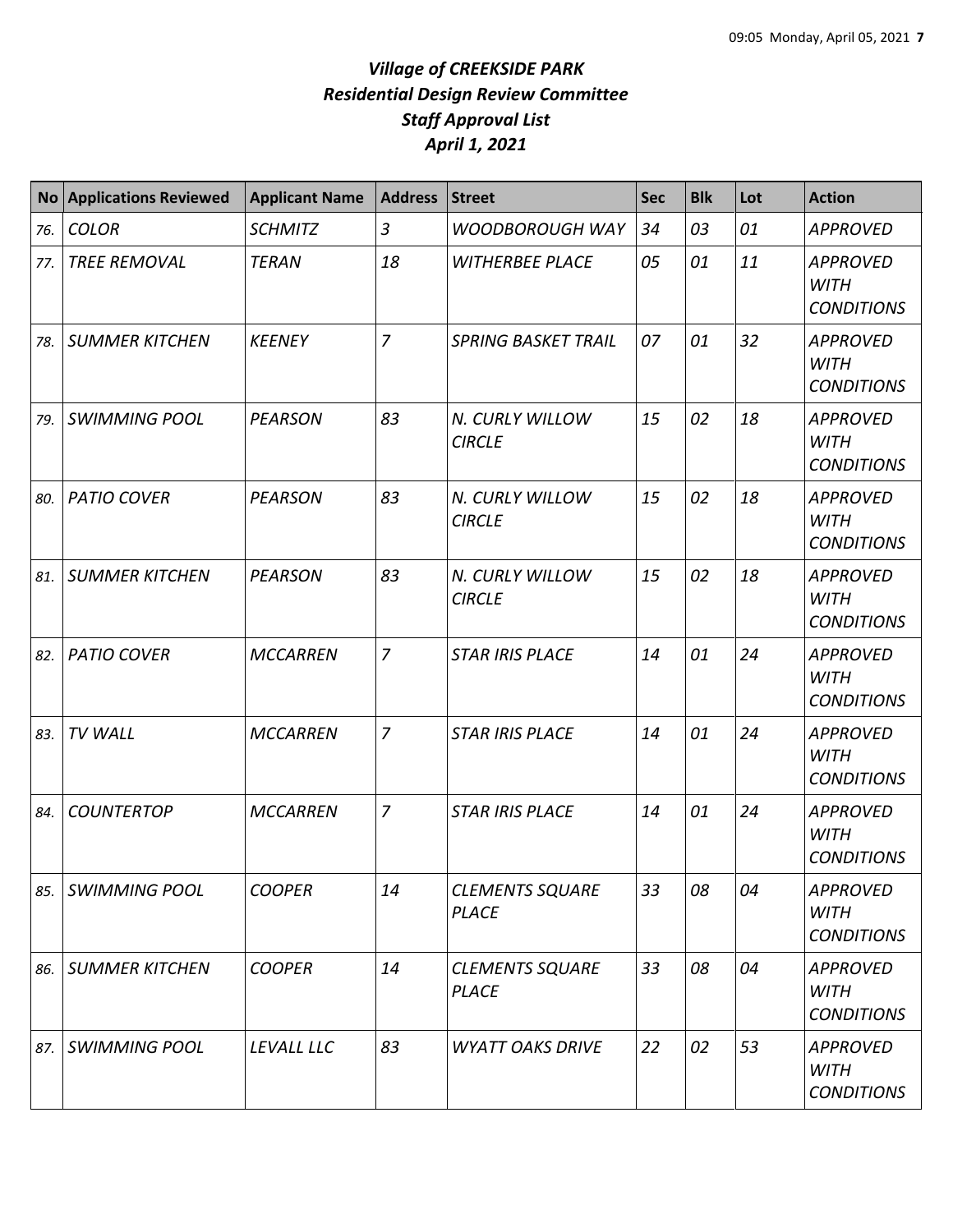| <b>No</b> | <b>Applications Reviewed</b> | <b>Applicant Name</b> | <b>Address</b> | <b>Street</b>                    | <b>Sec</b> | <b>Blk</b> | Lot | <b>Action</b>                                       |
|-----------|------------------------------|-----------------------|----------------|----------------------------------|------------|------------|-----|-----------------------------------------------------|
| 88.       | <b>SUMMER KITCHEN</b>        | LEVALL LLC            | 83             | <b>WYATT OAKS DRIVE</b>          | 22         | 02         | 53  | <b>APPROVED</b><br><b>WITH</b><br><b>CONDITIONS</b> |
| 89.       | <b>PAVING</b>                | <b>MUNOZ</b>          | 6              | <b>HADLOCK PLACE</b>             | 05         | 02         | 32  | <b>APPROVED</b>                                     |
| 90.       | <b>SWIMMING POOL</b>         | <b>LANSDOWN</b>       | 18             | <b>HEDGEDALE WAY</b>             | 36         | 03         | 10  | <b>APPROVED</b><br><b>WITH</b><br><b>CONDITIONS</b> |
| 91.       | <b>SUMMER KITCHEN</b>        | <b>BURKHEAD</b>       | 30             | <b>JONQUIL PLACE</b>             | 25         | 01         | 37  | <b>APPROVED</b><br><b>WITH</b><br><b>CONDITIONS</b> |
| 92.       | <b>FIREPIT</b>               | <b>BURKHEAD</b>       | 30             | <b>JONQUIL PLACE</b>             | 25         | 01         | 37  | <b>APPROVED</b><br><b>WITH</b><br><b>CONDITIONS</b> |
| 93.       | PAVING                       | <b>BURKHEAD</b>       | 30             | <b>JONQUIL PLACE</b>             | 25         | 01         | 37  | <b>APPROVED</b><br><b>WITH</b><br><b>CONDITIONS</b> |
| 94.       | <b>BENCH</b>                 | <b>BURKHEAD</b>       | 30             | <b>JONQUIL PLACE</b>             | 25         | 01         | 37  | <b>APPROVED</b><br><b>WITH</b><br><b>CONDITIONS</b> |
| 95.       | PERGOLA                      | <b>ZACHRY</b>         | 90             | N. CURLY WILLOW<br><b>CIRCLE</b> | 15         | 01         | 07  | <b>APPROVED</b><br><b>WITH</b><br><b>CONDITIONS</b> |
| 96.       | <b>SWIMMING POOL</b>         | LONG                  | 14             | <b>SOLEBROOK PATH</b>            | 14         | 01         | 18  | <b>APPROVED</b><br><b>WITH</b><br><b>CONDITIONS</b> |
| 97.       | <b>GENERATOR</b>             | <b>HECKEL</b>         | 111            | W. CRESTA BEND<br><b>PLACE</b>   | 18         | 01         | 39  | <b>APPROVED</b><br><b>WITH</b><br><b>CONDITIONS</b> |
| 98.       | <b>FENCE</b>                 | <b>HECKEL</b>         | 111            | W. CRESTA BEND<br><b>PLACE</b>   | 18         | 01         | 39  | <b>APPROVED</b><br><b>WITH</b><br><b>CONDITIONS</b> |
| 99.       | <b>SWIMMING POOL</b>         | <b>BEHRENS</b>        | 14             | <b>QUIET MEAD PLACE</b>          | 27         | 01         | 01  | <b>APPROVED</b><br><b>WITH</b><br><b>CONDITIONS</b> |